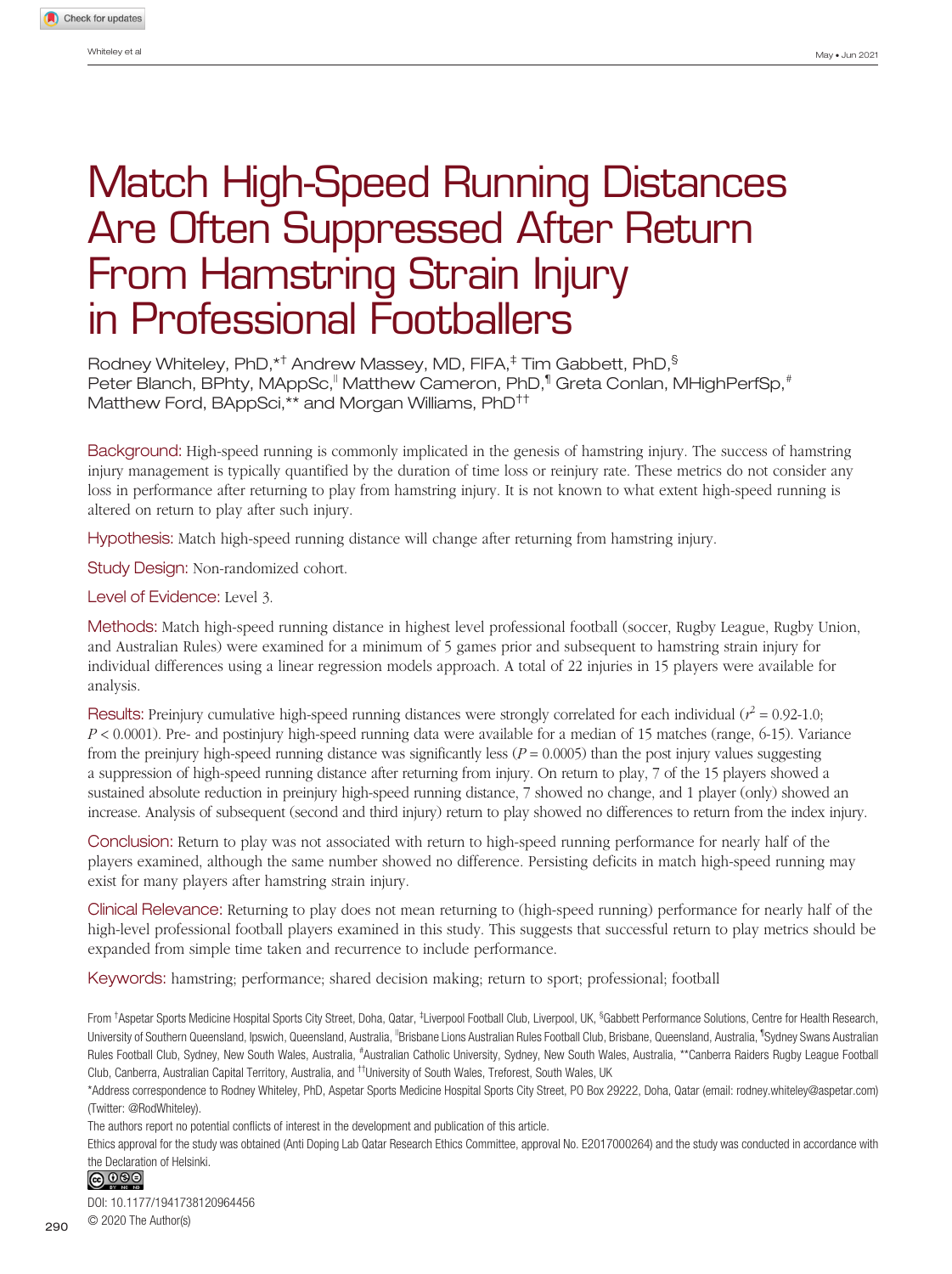amstring strain injury in football has a reported season<br>prevalence of 17%, and match and training incidences of<br>3.70/1000 hours and 0.92/1000 hours, respectively prevalence of 17%, and match and training incidences of 3.70/1000 hours and 0.92/1000 hours, respectively comfortably exceeding the burden of any other lower limb muscle injury<sup>14</sup> and remains the largest time-loss burden in professional football. As such, it has been a focus of significant attention with regard to prevention and treatment approaches in an effort to minimize this problem.<sup>5,14-19,21,22,30</sup> Hamstring injury prevention programs typically document their efficacy and effectiveness by reporting incidence or prevalence of time-loss hamstring injuries.<sup>2,25</sup> Similarly, randomized trials of different treatment approaches such as progressive agility and trunk stability, $^{25}$  additional early lengthening exercises,  $^{3,4}$  and pharmacological interventions  $^{20,24}$  have also used time to return to sport as the primary outcome. Such time-loss definitions do not reveal any injury burden that reduces performance if the player still participates in training or matches.<sup>1</sup> Widening injury definitions to include "any medical attention" still may miss information regarding reduced sporting performance if the player is able to participate in training or matches, albeit at reduced ability. For this reason, an "injury burden" approach has been proposed<sup>8,9</sup> recording the athlete's perception of any difficulty in training or matches irrespective of medical attention or time loss.

This work exposed the extent of previously underreported perceived performance reductions in training and match play due to athletes "carrying" injuries. An extension of this work, we speculated, may be examining actual performance decrements associated with injury, which may shed further light on injury burden. Any performance metric considered, of course, would need to be specific to both the injury and the sport. High-speed running ability is considered an important aspect of the performance and therefore preparation of many professional football players.<sup>6</sup> The total distance of high-intensity running and sprinting differentiates between international and lowerlevel professional football players.23 Sprinting is the reported mechanism of injury in over 70% of football players' hamstring injury,<sup>4</sup> and in over 90% of track athletes' injuries.<sup>3</sup> We therefore speculated that the amount of high-speed running could be considered a reasonable proxy of performance decrement after hamstring strain injury in football players. It is not known to what extent professional football players restore their highspeed running performance after hamstring strain injury.

Accordingly, this retrospective study sought to document the high-speed running distance performed by individual players prior and subsequent to hamstring strain injury to assess the degree to which these players return to preinjury performance levels.

#### **METHODS**

Ten professional football teams (Association Football–soccer, Rugby League, Rugby Union, and Australian Rules Football), all playing at the highest level of competition in their respective sports were contacted and asked to take part in this study on condition of player and organizational anonymity. Five teams



agreed to provide anonymized routinely collected match highspeed running data for 22 consecutive hamstring strain injuries (Figure 1).

Hamstring strain injuries were diagnosed by the respective medical teams in their usual manner including any combination of patient history, physical examination, and follow-up imaging as required. All organizations had unrestricted access to diagnostic ultrasound, magnetic resonance imaging, radiography, and computed tomography imaging, which could be used as clinically indicated to augment the sports medicine practitioner's examination. All injuries included a minimum of positive magnetic resonance imaging evaluation as part of the imaging workup. The rehabilitation and return to sport process was made by these same medical teams in consultation with the player and the performance staff as is usual practice.

These data were then retrospectively analyzed to examine for any differences in match high-speed running before and after rehabilitation from injury. Arbitrarily it was decided a priori that inclusion criteria for the study were professional football players for whom match high-speed running data were available for a minimum of 5 complete matches prior and subsequent to a verified hamstring injury. Match high-speed running data had to be available for an entire season for any injured athlete. The definition of high-speed running varies by sport and organization, however, within an organization this remained constant and was an inclusion criterion. These data were all collected as part of routine performance analysis and were either done via the use of validated video analysis<sup>28</sup> or the use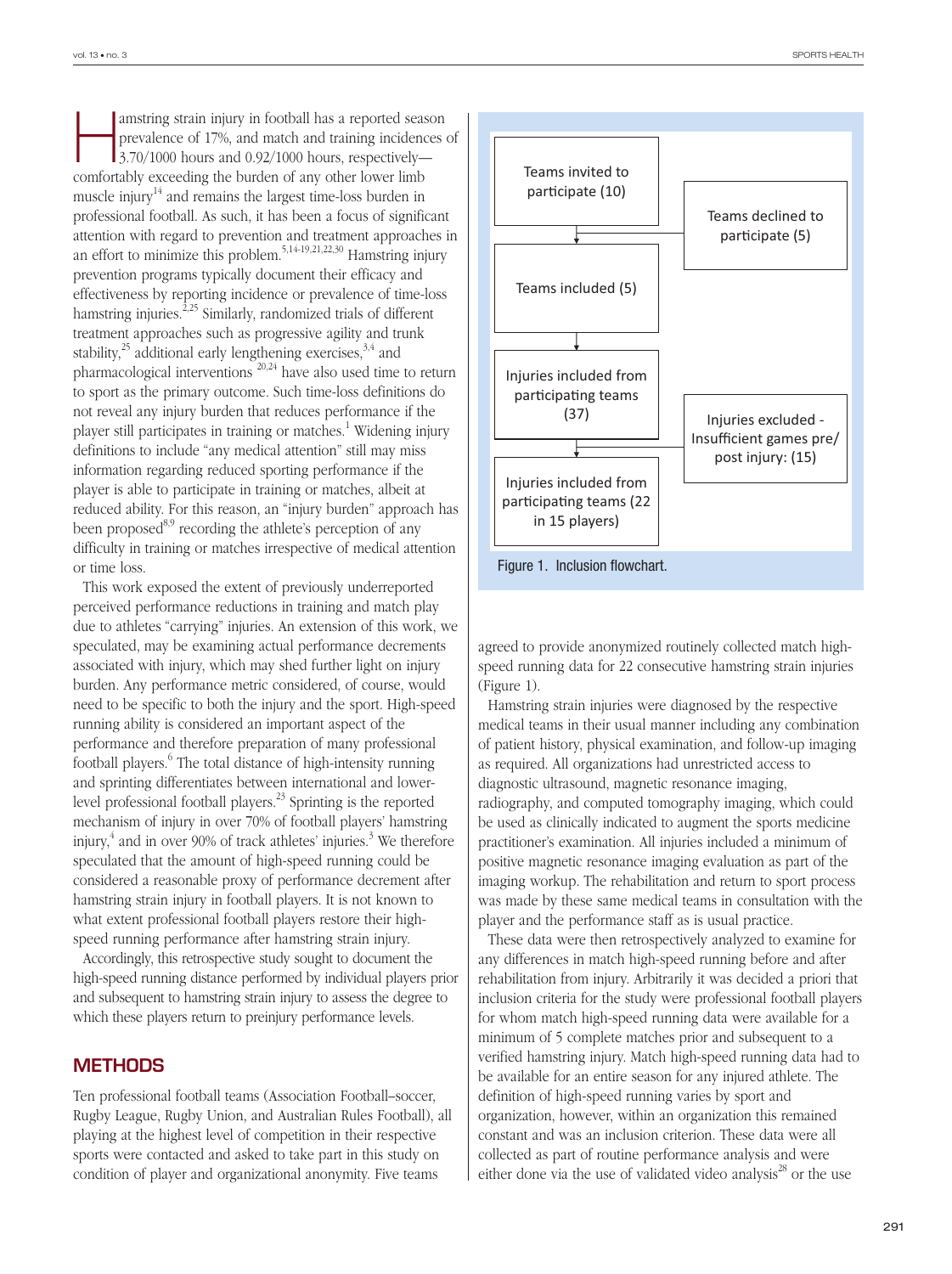of validated wearable Global Positioning System (GPS) sensors $^{13,29}$  as allowed by the regulations of the sport. Each of these approaches has been independently validated<sup>7</sup> and these data are captured and analyzed by sports scientists employed by the respective organizations. Any individual (player) analyses were conducted using the same thresholds considered to be high speed by the individual organization for routine performance and preparation purposes and were the same values for the pre- and postinjury data. Descriptive and inferential statistics were used to examine the preinjury high-speed running distance compared with postinjury with the individual players considered random effects. Initially, the data were examined for normality (histograms, normal-quantile plots, and Shapiro-Wilk tests), and then group differences (pre- and postinjury) were inspected. To explore the impact of hamstring strain injury on high-speed running distances, regression analysis was performed between accumulated high-speed distance and game sequence. This analysis was based on the assumption that high-speed running distance would accumulate over the matches at a rate specific to the individual prior to injury. To verify this assumption, individual linear fits were made of the accumulated high-speed running distance for each player as a function of the games played leading up to the injury. This approach allows description of the individual's variation from one's typical high-speed running distance (the  $r^2$  value for that player's individual linear fit) and a description of the between-participant differences in high-speed running distance (the slope of each player's linear fit). Players who typically perform more high-speed running in a game will have steeper linear fits than those who do not, and the degree to which the individual points converge to the linear fit will be a representation of the between-game player variability. Provided the individual fits prove acceptable (assessed by the  $r^2$ ), then the individual player linear fit slopes can be used to project postinjury distances. For each regression model, the predicted high-speed distance was subtracted from the actual high-speed distance by match to yield residuals that can be used to estimate pre- and postinjury differences. Because of nonnormal distribution of the residual data set, the whole data set was reduced to the median residual pre– and post–high speed distance per injury and comparisons made using a paired *t* test. The median value was used since it is more robust to outliers than the mean.

Ethics approval for the study was obtained (Anti Doping Lab Qatar Research Ethics Committee, approval No. E2017000264) and the study was conducted in accordance with the Declaration of Helsinki.<sup>31</sup>

# **RESULTS**

The application of the strict inclusion criteria meant that of the initial 5 teams agreeing to take part, data from 15 professional players only were included in the final analysis (Table 1). The professional organizations included had a scheduled season comprising between 16 and 38 rounds. For the codes with fewer games, where typically only 1 game per week is played, this

| <b>Player Demographics</b>         | M (SD, Range)             |
|------------------------------------|---------------------------|
| Age, years                         | 25.18 (4.17, 18-34)       |
| Height, m                          | 1.81 (0.07, 1.68-1.93)    |
| Weight, kg                         | 74.03 (5.96, 62-85)       |
| Body mass index, kg/m <sup>2</sup> | 22.46 (0.98, 20.56-24.08) |

meant a very narrow window of possibility to include a hamstring injury, as it had to occur at least 5 weeks after the start of the season, and rehabilitation had to be completed more than 5 weeks prior to the season's completion. A sample of 22 instances of hamstring strain injury (including 7 reinjuries), that included up to 15 matches preinjury (minimum  $= 6$ , median  $= 15$ ) and 15 matches postinjury (minimum  $= 6$ , median  $= 15$ ).

To explore any changes in high-speed running after hamstring injury, we used a 3-step process. First, we looked at the amount of high-speed running done by each player in the games leading up to the injury. To account for between-player differences, we looked at the accumulated high-speed running as a function of the games leading up to the injury. If players were performing roughly the same amount of high-speed running each game, then this accumulated high-speed running distance would linearly increase over games (Appendix Figure A1, available in the online version of this article). This approach allows description of the individual player variability by examining each linear fit for each player. Additionally, we described the between-player differences by considering the slope of these curves: steeper curves mean greater high-speed running distance observed each game. Next, once the veracity of the baseline individual high-speed running values were established, we used these values to create player-specific predictions for the amount of baseline (preinjury) high-speed running that is usual for this athlete. Any deviation from this preinjury predicted value (higher or lower) can then be described at an individual (Figure 2) or group (Figure 3) level. Figure 2 shows the cumulative high-speed distances by each player over a possible 30 matches where zero represents the time period associated with the hamstring strain injury  $(-15 = 15$  matches prior and  $+15 = 15$  matches after). Fits for all preinjury data were good ( $r^2$  range = 0.92-1.0;  $P < 0.0001$ ) and confirmed the assumption that high-speed running distance would accumulate over the matches at a rate specific to the individual prior to injury (Appendix Figure A1, available online). Note that these data also demonstrated large between-individual variability—from approximately 75 to 1000 m of high-speed running per game for different players (individual slopes in Appendix Figures A1 and A2, available online).

From the formula for each best fit, projected estimates for future games were determined (ie, what the expected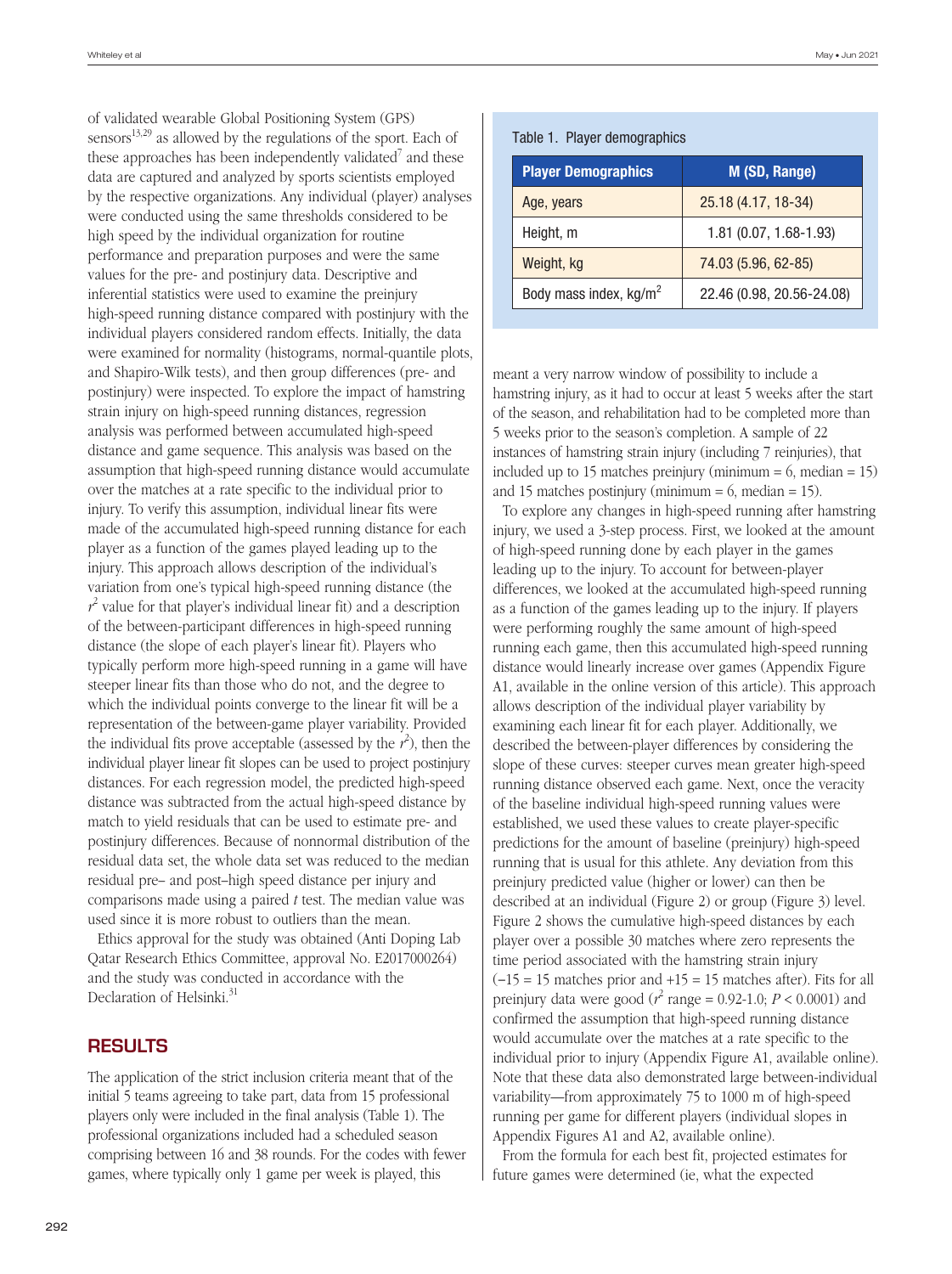

Figure 2. Variation in actual high-speed running distance (in meters) from predicted high-speed running distance for each individual prior and subsequent to hamstring strain injury. Each panel represents an individual player's data, negative *x*-axis values represent games prior to the hamstring injury, positive values represent games after the injury. Where more than 1 injury occurred, the first injury data are presented in blue, and the second injury (reinjury) in red. Each data point represents a deviation from the predicted high-speed running distance for the individual player. Positive values mean the player ran greater distance at high speed, and negative values mean the player ran less on that game than the predicted amount given the player's preinjury data. The available data pre- and postinjury were ranged from 6 to 15 (median 15 for each) and represents all matches that season before and after the injury.

cumulative distance would be if the preinjury trend for an individual player's high-speed running distance per game continued after returning from injury). This formed the predicted distance for the postinjury scores. When projected cumulative high-speed distances were compared with the actual corresponding postinjury data once the players had returned to competition, the residual score (actual high-speed distance – predicted cumulative high-speed distance covered) by match relative to the instance of injury was obtained, and the trends are presented in Figures 2 and 3. The general trend of a suppressed distance (ie, lower than predicted high-speed running distance postinjuries) for those who sustained a hamstring strain injury can be seen (Figure 3; Appendix Figure A3, available online)  $(P = 0.0005)$ . However, reinjury had little additional impact. Figure 2 shows that despite trends, individual responses were very clear. Specifically, 7 players reduced their high-speed running distances, 7 players had comparable high-speed distances, and only 1 footballer increased his high-speed running distances after returning from injury.

### **DISCUSSION**

The results of the present study show that in nearly half the players examined, return to play after hamstring strain injury in professional football is associated with a reduction in individual high-speed running distance. However, it should also be noted

that nearly half of the players examined showed no change in high-speed running distance, and 1 player increased high-speed running distance. The group trend of reduced high-speed running distance after return from hamstring injury likely has performance implications for these top-level professional athletes.

The 2016 return-to-sport consensus meeting<sup>1</sup> suggested that athletes may consider return to sport a success depending on the time taken, whereas coaches may be more focused on the performance ability of the athlete upon return. High-speed running ability is widely viewed as a critical performance measure in various football codes.6,10,11,23,27 The current data suggest that, at least in terms of high-speed running distance, many athletes may not be returning to their same level of performance.

The data presented here appear to show a persisting decline in high-speed running distance for up to 15 matches after return to play in 7 of the 15 professional athletes examined. It is not known if these players ultimately restored their preinjury high-speed running distances after a further period of time, or if this was their "new normal." Examining longer term trends might shed some light on the physiological healing process.

The relatively small absolute number of reinjuries (7) prevented meaningful subgroup analyses; however, the limited available data suggest that reinjury was not associated with a further decline in high-speed running performance. This may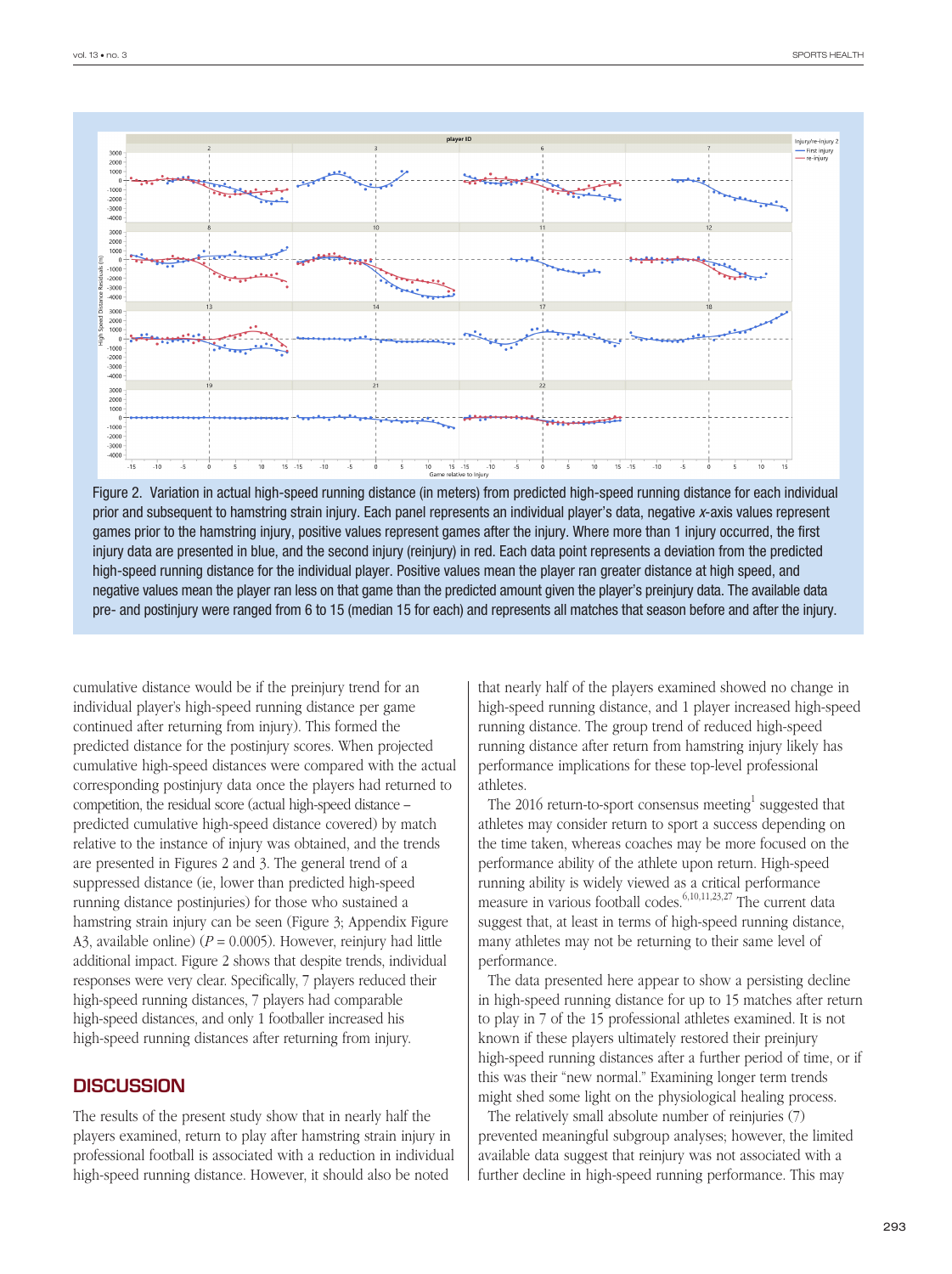

Figure 3. Cumulative high-speed running distance residuals by game for all injury instances. The *y*-axis represents the deviation from the predicted high-speed running distance for each individual. Note the relatively tightly clustered values preinjury suggesting little game-to-game variance in high-speed running distance confirming the assumption of little within-individual variability in highspeed running preinjury, and the much larger variation after injury. The group mean is represented by the dashed red line showing a typical suppression of approximately 1000 m in high-speed running postinjury, but note the wide variance in these data.

point to the establishment of a "new normal" after the index injury; however, this speculation requires much further scrutiny. The wide variability in the individual players' average highspeed running distance (the slopes of Appendix Figures A1 and A2, available online) suggest that more research is required to meaningfully describe whether alterations are related to the absolute amount of high-speed running typically performed by a player, or some other factors.

The shared decision-making model of return to sport $^{12}$  noted that the coach must consider the "ability to perform." The current data suggest that, at least in terms of high-speed running distance after hamstring strain injury, these goals are often not being met. It remains to be seen whether return to performance can be improved through alterations in rehabilitation strategy or whether doing so results in better actual football performance (ie, games won). Either way, it is likely that this somewhat surprising finding should be discussed with coaching and selection staff and factored into the shared return to sport decision-making process. Perhaps for some players there may be additional return to sport criteria of high-speed running distances.

#### Limitations

A large proportion of the initially invited organizations either declined to participate or their data were not able to be used because of the strict inclusion criteria and the sensitivities associated with publishing performance data for high-level professional athletes. Specifically, to include at least 5 matches pre- and postinjury, as well as time lost through rehabilitation in a single season was problematic in sports where only 1 match is played per week, with seasons as short as 16 matches. This has reduced the power of the present study and prevented any meaningful subgroup analyses, as such the current paper is perhaps best considered an exploration of proof of concept. Future research with larger samples may examine differences between sports, playing positions, and preinjury high-speed running distances, as well as examining longer term trends beyond the single season analysis done here. The current research has not accounted for variation in rehabilitation approaches and better-powered research may examine the effect of prolonging rehabilitation or prioritizing high-speed running to accrue greater high-speed running distance prior to return to sport.<sup>26</sup> Successful football performance depends on many factors including high-speed running. It may transpire that for some players, high-speed running ability is not crucial to their performance and that they are able to maintain high levels of playing performance through their technical and tactical abilities.

### **CONCLUSION**

Almost half of the professional football players examined reduced their match high-speed running distance after returning from a hamstring strain injury. This reduction in high-speed running performance persisted for the remainder of the season. These findings suggest that return to play is often not associated with return to high-speed running performance after hamstring strain injury in professional football. Where this is important for